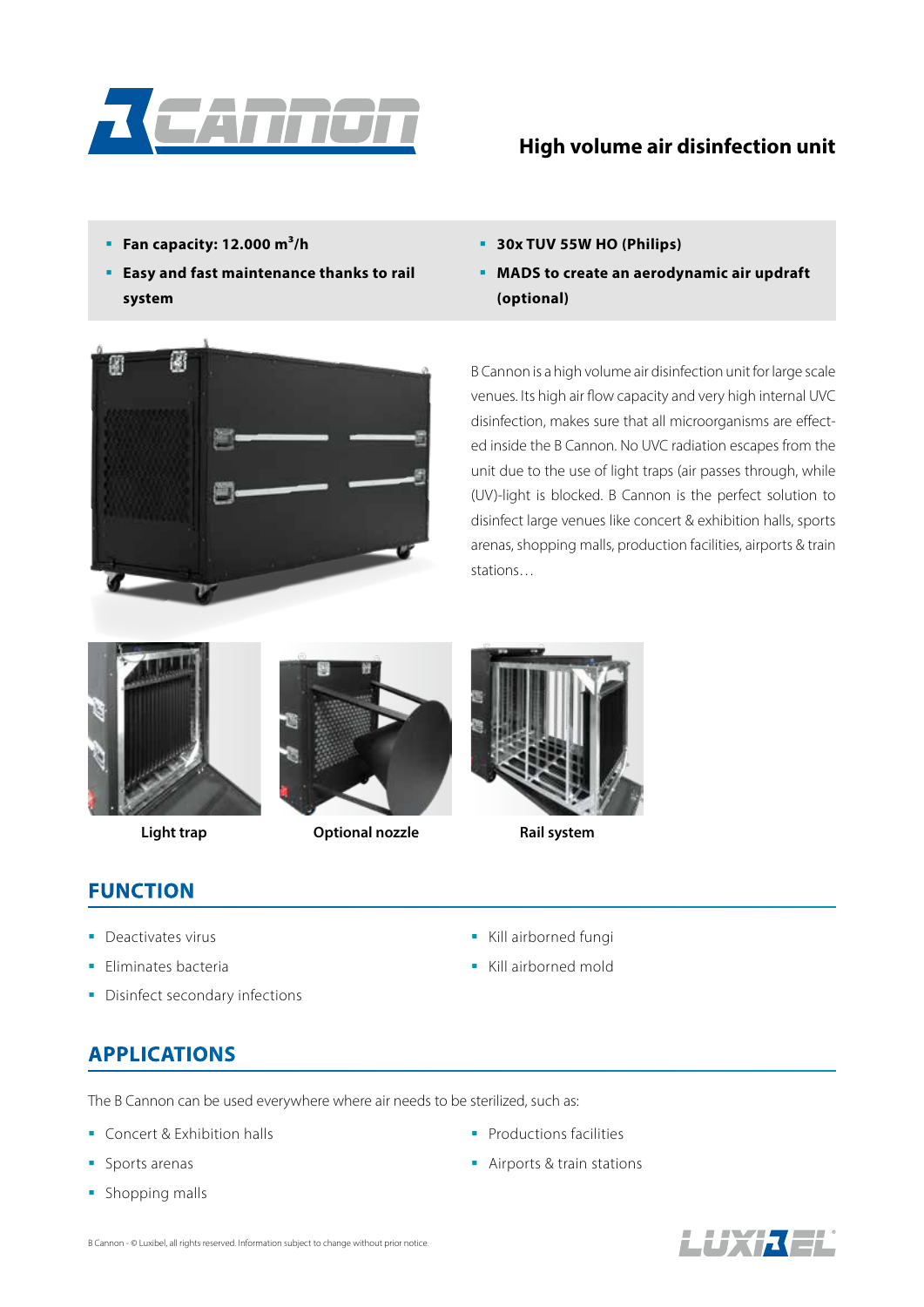# **SPECIFICATIONS**

| <b>Light source</b>         | 30x TUV 55W HO (Philips) |
|-----------------------------|--------------------------|
| Wavelenght                  | 253.7nm (254nm)          |
| <b>Lamp life</b>            | $> 9.000$ hrs            |
| Fan noise level @ 1m center | 95 dB                    |
| <b>Fan capacity</b>         | $12.000 \text{ m}^3/h$   |
| <b>Voltage</b>              | 3x 230V; 50Hz - 16A      |
| <b>Power consumption</b>    | 4.680 W                  |
| Net weight                  | 265 kg                   |
| <b>Gross weight</b>         | 265 kg                   |
| <b>Dimensions (WxHxD)</b>   | 2.395 x 1.265 x 800 mm   |

# **DIMENSIONS**



#### **MOUNTING**

**Hanging (ceiling / wall)** 4x DIN580 M12 rigging eyes on each side for hanging

**Standing 4x** Tente turnable wheels with brake